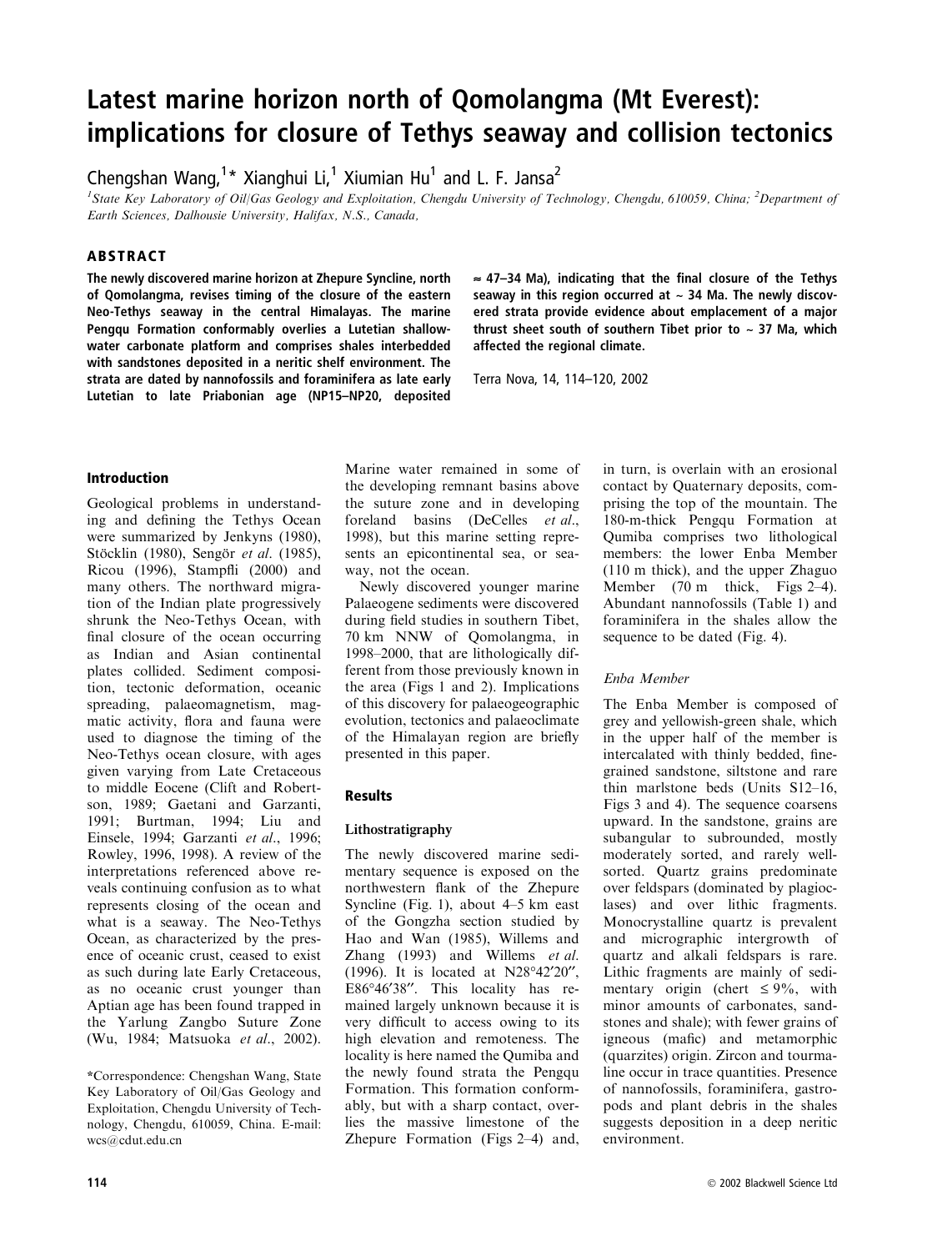

.............................................................................................................................................................

Fig. 1 A generalized geological map of the Tingri area of Tibet showing the Zhepure Syncline and the location of the studied Qumiba section.

#### Zhaguo Member

The Zhaguo Member, which overlies the Enba member with an erosional but conformable contact, is of similar lithology to the Enba Member. It comprises interbedded shale and sandstone, but the sandstones are coarser grained. Its major distinction from Enba is the reddish and violet-red colours of both sandstones and shales. The sandstone beds are 10–50 cm thick (Units S18–19) and cross-bedded, with the direction of the bedding indicating transport toward the southwest. The composition of the sandstones is similar to the underlying Enba member, except that grains are less well sorted and are mostly subangular in shape. The argillaceous matrix is stained by iron oxide. Foraminifera shells and debris occur in trace amounts. Pollen grains are abundant, but mainly reworked from older Mesozoic strata (see below). The igneous component in the sandstones is higher than in the Enba member, with felsic grains and fewer mafic grains present. The microfauna, sedimentary texture and structures indicate a proximal, shallower, neritic shelf environment.

#### Biostratigraphy

The age of the new formation is important; therefore, detailed information is provided herein about the calcareous nannofossils and foraminifera prevalent in these sediments. The foraminiferal association – Assilina dnadotica, Nummulites laevigatus, N. pengaronesis, Discocyclina sowerbyi, Fasciolites sp. – occurring at the top of

the Zhepure Formation (Unit S11) indicates an early Lutetian age. The nannofossils Chiasmolithus gigas, etc. and planktic foraminifera Globigerina patagonica, Lenticulina warmani, L. barbati, Quinqueloculina bicarinata occurring at the base of the Pengqu



Fig. 2 Photograph showing outcrops at the Qumiba section in the centre of the Zhepure Syncline, 75 km north of Qomolangma (Everest), viewed towards the northeast. From right to left, the sedimentary sequences are: the massive Zhepure Formation limestone; the grey shale with sandstone of the Enba Member; and the violet-red interbedded sandstone and shale of the Zhaguo Member. The Pengqu Formation is conformably overlying the Zhepure Formation on the south flank of the synclinorium.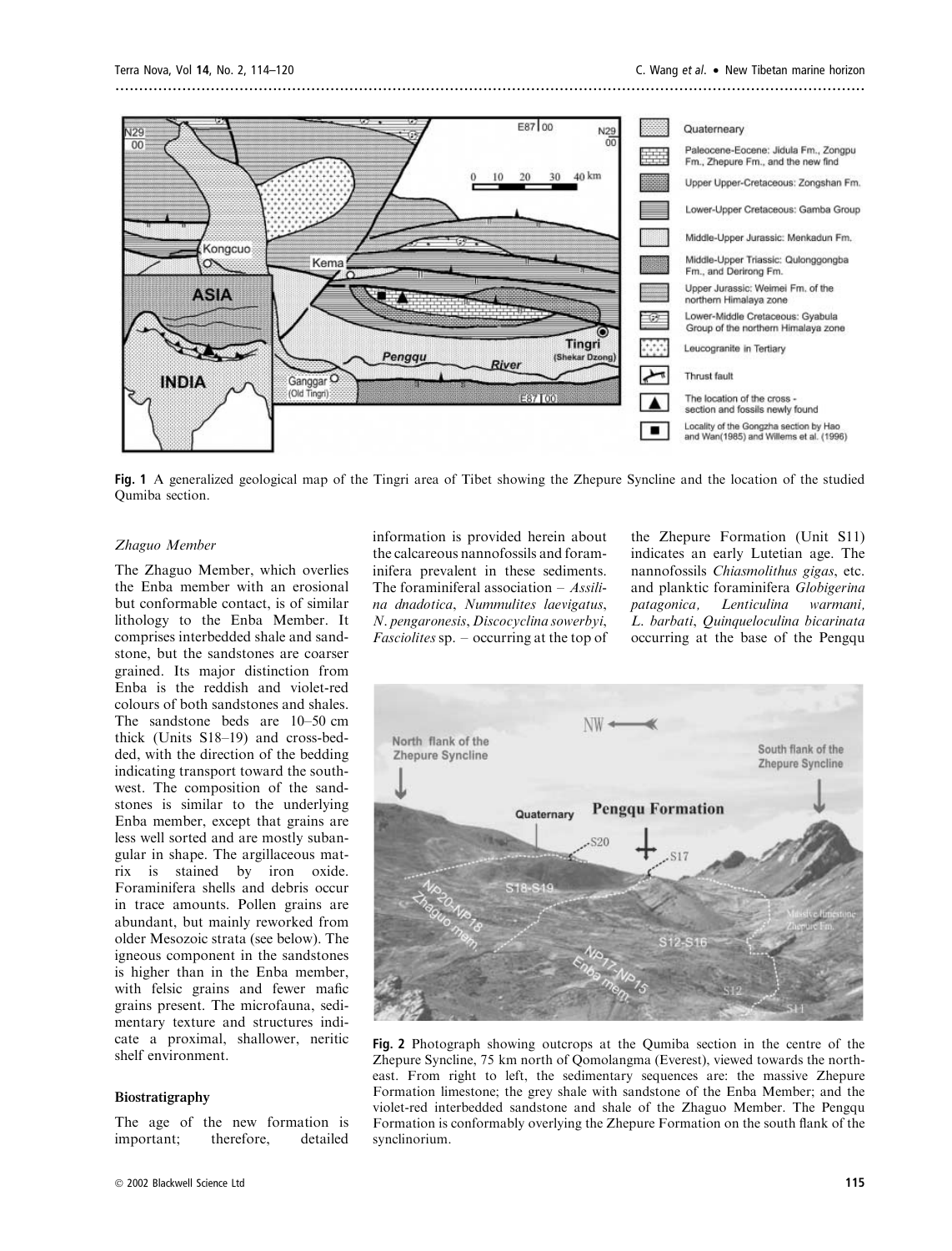

.............................................................................................................................................................

Fig. 3 Detailed cross-section of the Pengqu Formation at Qumiba, located in the middle of the Zhepure Mountain. Note the position of samples for nannofossil identification.



Fig. 4 Stratigraphic column for the Pengqu Formation, showing schematic lithology, position of samples, biostratigraphic boundaries and age determination, the nannofossil zones, lithological description and facies interpretation.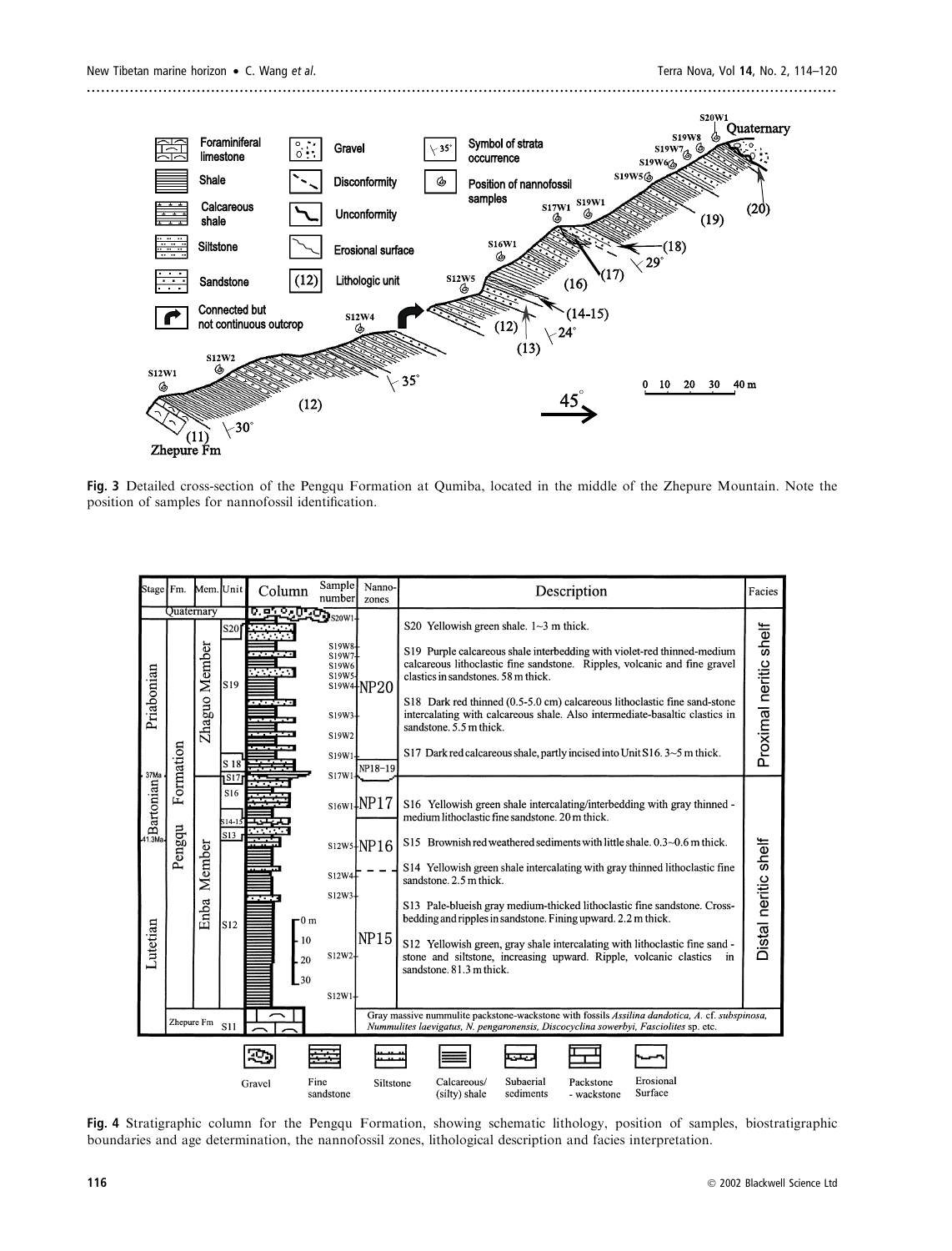### Table 1 List of calcareous nannofossils at the Qumiba cross-section west of Tingri, southern Tibet

.............................................................................................................................................................

| Name of fossil               | <b>S12W1</b> | S12W2 S12W4 | <b>S12W5</b> | S16W1   | <b>S17W1</b> | S19W1   |         | S19W5 S19W6 | S19W7   | <b>S19W8</b> | S20W1        |
|------------------------------|--------------|-------------|--------------|---------|--------------|---------|---------|-------------|---------|--------------|--------------|
| Coccolithus pelagicus        | $***$        |             | $***$        | $\star$ | $***$        | ÷       | $\star$ |             | $\star$ | ***          | $\star\star$ |
| C. formosus                  |              |             |              |         |              |         |         |             |         |              |              |
| Discoaster aecus             |              |             |              | $\star$ |              |         |         |             |         |              |              |
| D. araneus                   |              |             |              |         |              |         |         |             |         |              |              |
| D. barbadiensis              |              |             |              |         |              |         |         |             |         |              |              |
| D. bifax                     |              |             |              |         |              |         |         |             |         |              |              |
| D. multiradiatus             |              |             |              |         |              |         |         |             |         |              |              |
| D. sp.                       |              |             |              |         |              |         |         |             |         |              |              |
| Dictyococcites antarcticus   |              |             |              |         |              |         |         |             |         |              |              |
| Di. Productus                |              |             |              |         |              |         |         |             |         |              |              |
| Sphenolithus anarrhopus      |              |             |              |         |              |         |         |             |         |              |              |
| S. moriformis                |              |             |              |         |              |         |         |             |         |              |              |
| S. orphanknollenites         |              |             |              |         |              |         |         |             |         |              |              |
| S. radians                   |              |             |              |         |              |         |         |             |         |              |              |
| S. pseudoradians             |              |             |              |         |              |         |         |             |         |              |              |
| Chiasmolithus consuetus      |              |             |              |         |              |         |         |             |         |              |              |
| Ch. danicus                  |              |             |              |         |              |         |         |             |         |              |              |
| Ch. expansus                 |              |             |              |         |              |         |         |             |         |              |              |
| Ch. gigas                    | $**$         |             |              |         |              |         |         |             |         |              |              |
| Ch. modestus                 |              |             |              |         |              |         |         |             |         |              |              |
| Ch. minimus                  |              |             |              |         |              |         |         |             |         |              |              |
| Ch. solitus                  |              |             |              |         |              |         |         |             |         |              |              |
|                              |              |             |              |         |              |         |         |             |         |              |              |
| Cruciplacolithus latipons    |              |             |              |         |              |         |         |             |         |              |              |
| Cr. sp.                      |              |             |              |         |              |         |         |             |         |              |              |
| Nannotetrina fulgens         |              |             |              |         |              |         |         |             |         |              |              |
| Rhabdosphaera procera        |              |             |              |         |              |         |         |             |         |              |              |
| R. vitreus                   |              |             |              |         |              |         |         |             |         |              |              |
| Helicosphaera bramlettei     |              |             |              |         |              |         |         |             |         |              |              |
| H. compacta                  |              |             |              |         |              |         |         |             |         |              |              |
| H. sp.                       |              |             |              |         |              |         |         |             |         |              |              |
| Reticulofenestra bisecta     |              |             |              |         |              |         |         |             |         |              |              |
| Re. minutula                 |              |             |              |         |              |         |         |             |         |              |              |
| Re. pseudogammation          |              |             |              |         |              |         |         |             |         |              |              |
| Re. umbilica                 |              |             |              |         |              |         |         |             |         |              |              |
| Cribrocentrum reticulatum    |              |             |              |         |              |         |         |             |         |              |              |
| Cyclicargolitus luminis      |              |             |              |         |              |         |         |             |         |              |              |
| Cyclagelosphaera reinhardtii |              |             |              |         |              | **      |         |             |         |              |              |
| Tribrachiatus contortus      |              |             |              |         |              |         |         |             |         |              |              |
| T. orthostylus               |              |             |              |         |              |         |         |             |         |              |              |
| Micrantholithus pinguis      |              |             |              |         |              |         |         |             |         |              |              |
| Braarudosphaera bigelowii    |              |             |              |         |              |         |         |             |         |              |              |
| Zygodiscus adamas            |              |             |              |         |              |         |         |             |         |              |              |
| Z. bramlettei                |              |             |              |         |              |         |         |             |         |              | ?            |
| Z. herlynii                  |              |             |              |         |              |         |         |             |         |              |              |
| Z. plectopons                |              |             |              |         |              |         |         |             |         |              |              |
| Lophodolithus nascens        |              |             |              |         |              |         |         |             |         |              |              |
| L. sp.                       |              |             |              |         |              |         |         |             |         |              |              |
| Neochiastozygus distentus    |              |             |              |         |              | **      |         |             |         |              |              |
| Chiphragmalithus barbatus    |              |             |              |         |              |         |         |             |         |              |              |
| Zeugrhabdotus embergeri      |              |             |              |         |              |         |         |             |         |              |              |
| Neococcolithes dubius        |              |             |              |         |              |         |         |             |         |              |              |
| N. ptotenus                  |              |             |              |         |              |         |         |             |         |              |              |
| N. sp.                       |              |             |              |         |              |         |         |             |         |              |              |
|                              |              |             |              |         |              | $\star$ |         |             |         |              |              |
| Baitholithus sparsus         |              |             |              |         |              |         |         |             |         |              |              |
| B. sp.                       |              |             |              |         |              |         |         |             |         |              |              |
| Biscutum sp.                 |              |             |              |         |              |         |         |             |         |              |              |
| Toweius sp.                  |              |             |              |         |              |         |         |             |         |              |              |
| Markalius invs.              |              |             |              |         |              |         |         |             |         |              |              |
| Ellipsolithus macellus       |              |             |              |         |              |         |         |             |         |              |              |
| Hornibrookina teuriensis     |              |             |              |         |              |         |         |             |         |              |              |
| Ho. sp.                      | $\star$      |             |              |         |              |         |         |             |         |              |              |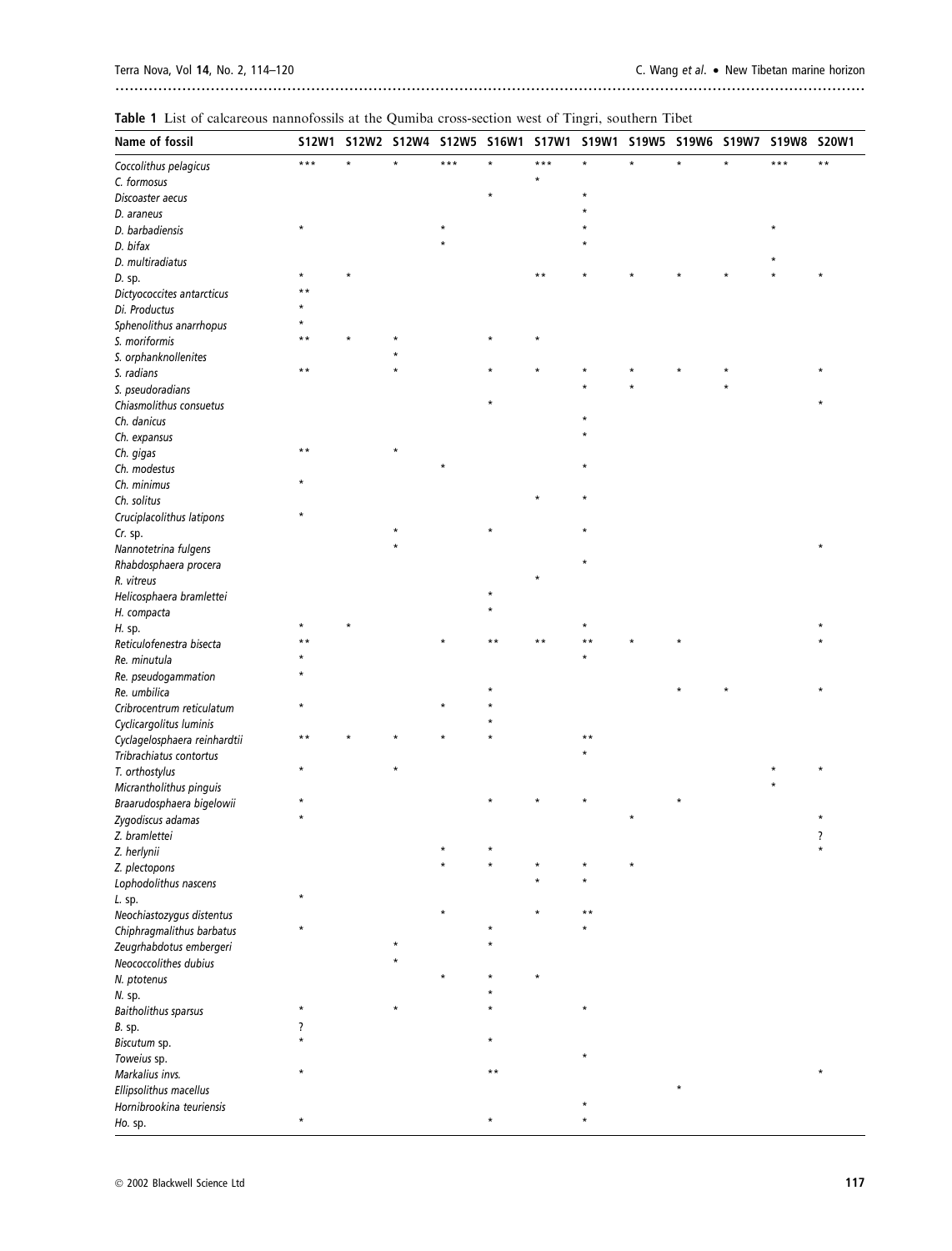#### $T<sub>ab</sub>$   $I<sub>ab</sub>$  (Continued)

| $i$ avie $i$ (Continued)    |       |         |         |         |         |         |                                                       |         |         |         |         |         |
|-----------------------------|-------|---------|---------|---------|---------|---------|-------------------------------------------------------|---------|---------|---------|---------|---------|
| Name of fossil              | S12W1 | S12W2   |         |         |         |         | S12W4 S12W5 S16W1 S17W1 S19W1 S19W5 S19W6 S19W7 S19W8 |         |         |         |         | S20W1   |
| Fasciculithus tympaniformis |       |         |         |         |         |         |                                                       |         |         |         |         |         |
| F. sp.                      |       |         |         |         |         | $\star$ | $\star$                                               |         |         |         | $\star$ |         |
| Micula decussata            |       |         |         |         | $\star$ | $\star$ | $\star$                                               |         |         |         | $\star$ | $\star$ |
| Watznaueria barnasae        |       | $\star$ | $\star$ | $\star$ | $\star$ |         |                                                       | $\star$ | $\star$ | $\star$ | $\star$ | $\star$ |

.............................................................................................................................................................

Key: \*\*\* abundant; \*\* common; \* few; ? uncertain species. S12W1 (etc.), sample number (see sample location in Figs 3 and 4).

Formation (sample S12W1, S12W2, near the base of Unit S12) belong to nannofossil zone NP15, suggesting a late early Lutetian age for this level. The similar ages of the fossil associations above and below the boundary indicate that no significant time gap separates these formations, despite the major lithological change.

The presence of Nannoterina fugens, Chiasmolithus gigas from S12W1 to S12W4 of the Enba Member are diagnostic for nannozone NP15 (Fig. 4, Table 1). Discoaster bifax and Cribrocentrum reticulatum found in the samples from S12W5 level are frequent in the nannozone NP16, which is late Lutetian to early Bartonian age. The first appearance (FAD) of calcareous nannofossils indicative of middle or late Bartonian age – such as Helicosphaera bramlettei, H. compacta in sample S16W1 – represents the beginning of nannozone NP17. The last appearance (LAD) of Helicosphaera bramlettei marks the boundary between NP17 and NP18 in the eastern European Tethys. The above nannofossils are frequent in the uppermost beds of the Enba Member. Accordingly, the marine shales of the Enba Member are of late-early to late Lutetian and Bartonian age (Fig. 4, Table 1).

The nannofossil Sphenolithus pseudoradians appears in samples S19W1, S19W5, and S19W7 of the Zhaguo Member (Fig. 4, Table 1). Martini (1971) and Toker (1989) placed this species in nannozone NP20. Berggren et al. (1995) designated the LAD of Sphenolithus pseudoradians as the end of C10r (29.1 Ma), which corresponds to early NP24. According to the distribution of Sphenolithus pseudoradians in the Tethys Ocean, this species seems to be limited to zones NP20- NP23. The FAD of the above species is in sample S19W1 (Unit S19), and its range extends to sample S19W7.

The age of Units S17–18, where the major lithological change occurs, is less certain. In Unit S17, nannofossils are represented by a stratigraphically mixed assemblage, with species characteristic for zones NP16 to NP20. It confirms that significant erosion and reworking occurred, which from nannofossil data can be placed early in nannofossil zone NP20, at approximately  $\sim$  35–36 Ma. The Zhaguo Member is dated by nannofossils as late Priabonian age, and the Pengqu Formation, in southern Tibet as lateearly Lutetian to late Priabonian age  $\approx$  47–34 Myr old, Fig. 4, Table 1).

The presence of older nannofossil species, such as Discoaster multiradiatus, Fasciculithus tympaniformis, Neochiastozygus distentus, Sphenolithus anarrhopus, Zygodiscus plectopons and Z. adamas, indicates reworking of late Palaeocene and earliest Eocene strata, as well as Late Cretaceous strata, indicated by the presence of Micula decussata.

### Contacts, disconformities, sedimentation rate and depositional environment

There is no evidence for subaerial exposure, or fault contact at the boundary between the shallow-water carbonate platform of the Zhepure Formation and the overlying clastics of the Pengqu Formation. The field observations suggest that the clastics onlap the top of the carbonate platform. The surface on the top of Unit S14, which contains sphaerial calcrete, caliche and ferruginous siltstone, indicates a period of subaerial exposure and pedogenesis. From the biostratigraphic data its duration is less than a nannozone. An erosional surface separates the top of the Enba Member from the overlying, basal red-coloured sandstone of the Zhaguo Member. The surface most probably represents a brief hiatus, as reworking and erosion of units belonging to zones NP18–NP19 occurred (Fig. 4). The Pengqu Formation is overlain with an erosional contact by unlithified Quaternary deposits.

Despite the occurrence of two above-mentioned diastems, the biostratigraphy does not indicate a considerable hiatus in deposition. This contradicts the interpreted sedimentation history and depositional rates, which for a shelf environment are very low. The sedimentation rate of the formation is  $1.38$  mm kyr<sup>-1</sup> (180 m) per 13 Myr), which is about  $5 \times$  lower than expected for similar shelf environments. Three explanations for this discrepancy can be suggested: (i) some of the strata have been eroded away, which is supported by the presence of older, reworked microfauna and Mesozoic pollens Cyathidites minor, Chasmatosporites sp., Dictyophyllidites harrisii, etc.; (ii) the hiatus at the base of the Zhaguo member could be of much longer duration than here indicated; (iii) this segment of the margin had a very low subsidence rate as indirectly indicated by the development of a shallow water carbonate platform during the Early Eocene. However, as the type of sedimentation did not change significantly across the Enba–Zhaguo members boundary, the hiatus was most probably of short duration.

#### Discussion

#### Basin and provenance

As result of complex tectonics and the mostly reconnaissance nature of most of the geological studies in the Himalayas, the region remains inadequately known. The marine Palaeogene sediments in the Tibetan Tethys were deposited in a remnant, shallow epicontinental marine basin developed after the collision of India with Asia above the suture zone, with the basin located on the Indian continental margin side. Liu and Einsele (1994) and DeCelles et al. (1998) suggested that it was a foreland basin, based partly on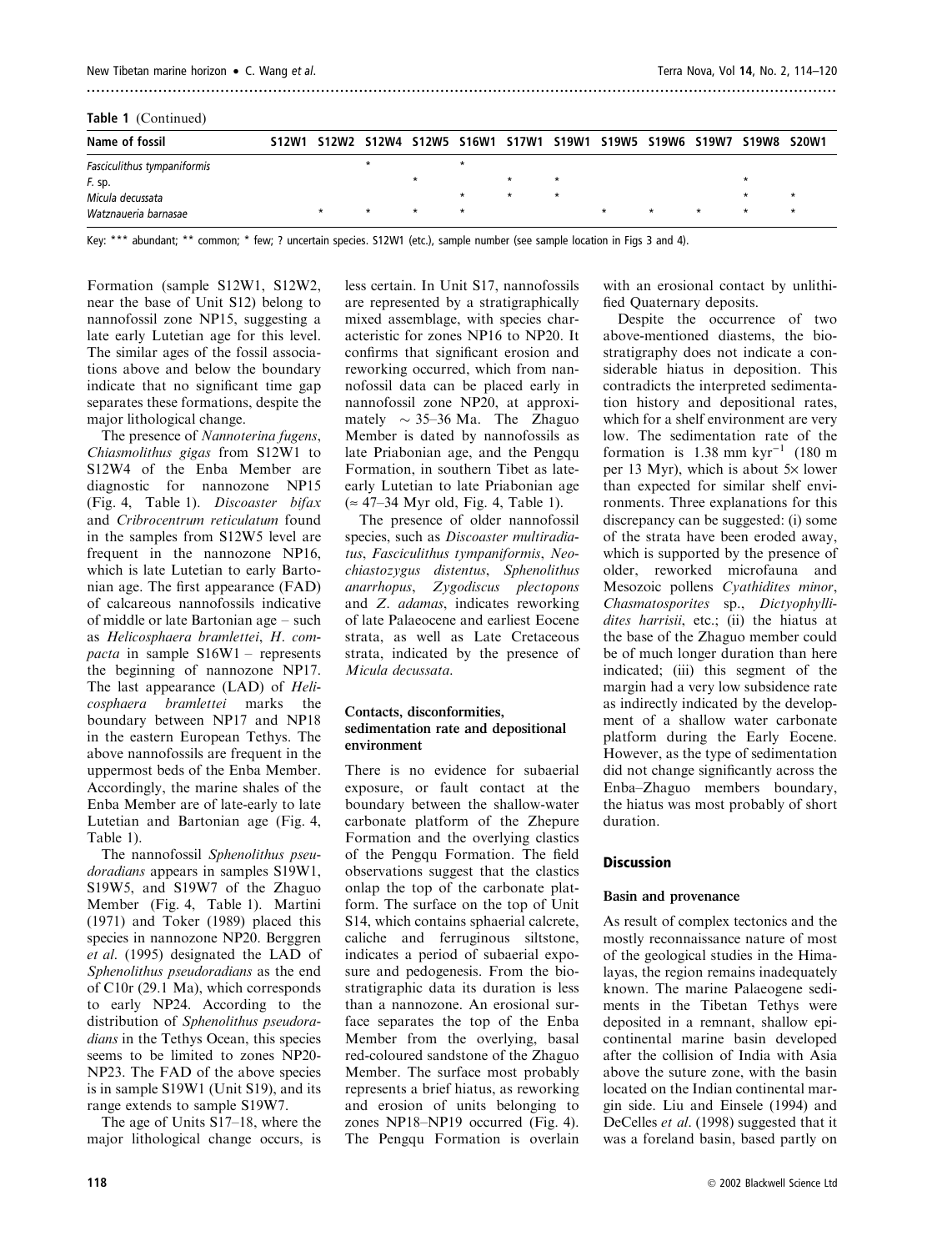the 1700-m-thick Eocene marine limestone assumed to be present in the Tingri and Gamba areas. However, the studies presented herein support the previous results of Hao and Wan (1985) and Willems et al. (1996) that measure the limestone sequence as  $\leq$  200 m thick; thus the total thickness of the Palaeocene and Eocene strata in southern Tibet is less than 800 m, considerably less than expected for a foreland basin. Also the lithology and depositional environment is not as of typical foreland basin.

The terrigenous deposits of the Pengqu Formation consist typically of recycled orogenic quartz-rich arenites (sublithic arenites), derived from a mixed source terrane located in or near the proto-Himalayan suture belt. This interpretation is supported by the relatively high percentage of chert and felsic grains, reworked sedimentary rocks and the presence of Mesozoic and early Tertiary microfossils in the sandstones. Lack of metamorphic grains implies that the initial exhumation of the Himalayan terrane began not earlier than during the deposition of the Pengqu Formation. Sediment composition, furthermore, points to the main sediment source being the Lhasa block, located north of the suture. This interpretation is supported by the southward-directed transport of the Pengqu Formation sandstones, and by the presence of felsite, which becomes a common constituent of the Zhaguo Member sandstones, and which is indicative of an arc provenance. A southern source from the Indian craton or a peripheral bulge is possible, but not easy to prove. The sedimentary particles were not derived from afar, as was the case in the western India and Pakistan foreland basin (Garzanti et al., 1996), but are of a more proximal origin.

#### Seaway closure, palaeoclimate and tectonics

The closure of the eastern Neo-Tethys seaway – as inferred from the presence of the latest marine horizons found in the western Himalaya foreland basins – was considered to occur during the Lutetian  $(45 \pm 5 \text{ Ma})$  in Hazara (Bossart and Ottiger, 1989) and Zanskar (Searle et al., 1987; Gaetani and Garzanti, 1991), and in latest Palaeocene–early Eocene time

 $(45 \pm 5 \text{ Ma})$  in northern Pakistan and northern India (Mathur, 1978; Blondeau et al., 1986). As demonstrated herein, the youngest noncarbonate marine sediments at Tingri are of late Priabonian age. The younger age of the closure in the central, compared to the northwestern Himalayas, supports the progressive W–E Neo-Tethys seaway closure suggested by Rowley (1996) and Najman and Garzanti (2000).

.............................................................................................................................................................

Garzanti et al. (1996) indicated that the closure of the Neo-Tethys caused sudden changes in climate, from wet equatorial in the Palaeocene to tropical semi-arid in the Early Eocene. The deposition of a shallow-water carbonate platform in the Tingri area – as represented by the Zhepure Formation (Palaeocene–early Eocene) – supports a subtropical, warm climate, in agreement with the above authors. The preservation of feldspars in sandstones of the Pengqu Formation indicates that the semi-arid, or more likely tropical climate with seasonal rainfall (Millot, 1964) developed during the late Eocene epoch. Garzanti et al. (1996) suggested that the closing and drying-up of the Neo-Tethys seaway resulted in climate change, but such an interpretation may not be valid for southern Tibet, as the closure was relatively slow. The related climatic changes should also have been progressive, but this is not the case; as indicated by the Pengqu Formation, a rather sudden colour change of deposited sediments was followed by an erosional period and an hiatus.

An alternative explanation is that the change from grey to red-coloured sediments at the boundary between the Enba and Zhaguo Members could be the first indication of emplacement of a major thrust sheet to the south. This emplacement may have resulted in the development of a rain shadow behind it and an arid climate, as is observed in many mountain chains today. Support for this hypothesis is the occurrence of erosion and hiatus at the colour change in southern Tibet, pointing to a tectonic event.

### Acknowledgments

We thank to the NFSC (49625203) for funding this project and to Dr Xu Yulin for nannofossils identification. Drs J. P. Burg, P. G. DeCelles, B. Kidd, Y. Najman, A. H. F. Robertson, F. Thomas, and Wan Xiaoqiao made helpful comments on the manuscript. Drs Jöerg Mutterlose, Lilian Svabenicka and David Watkins kindly reviewed the nannofossil data and age dating.

#### References

- Berggren, W.A., Kent, D.V., Swisher, C.C., III, and Aubry, M.P., 1995. A revised Cenozoic geochronology and chronostratigraphy. In: Time Scales and Global Stratigraphic Correlation (W.A. Berggren and D.V. Kent, eds). Spec. Publ. Soc. econ. Paleont. Miner., Tulsa, 54,129–218
- Blondeau, A., Bassoullet, J.P., Colchen, M., et al., 1986. Disparition des Formation Marines a L'Eocene Inferieur en Himalya. Sci. la Terre, 47, 103–111.
- Bossart, P. and Ottiger, R., 1989. Rocks of the Murree Formation in northern Pakistan: Indicators of a descending foreland basin of late Paleocene to middle Eocene. Eclog. Geol. Helv., 82, 133–203.
- Burtman, V.S., 1994. Meso-Tethyan oceanic sutures and their deformation. Tectonophysics, 234, 305–327.
- Clift, P.D. and Robertson, A.H.F., 1989. Evidence of a late Mesozoic ocean basin and subduction-accretion in the southern Greek Neo-Tethys. Geology, 7, 559–563.
- DeCelles, P.G., Gehrels, G.E., Quade, J. and Ojha, T.P., 1998. Eocene-early Miocene foreland basin development and the history of Himalayan thrusting, western and central Nepal. Tectonics, 17, 741–765.
- Gaetani, M. and Garzanti, E., 1991. Multicyclic history of the northern India continental margin (northwestern Himalaya). Bull.Am. Ass. Petrol. Geol., 75, 1427–1446.
- Garzanti, E., Critelli, S. and Ingersoll, R.V., 1996. Paleogeographic and paleotectonic evolution of the Himalayan Range as reflected by detrital modes of Tertiary sandstones and modern sands (Indus transect, India and Pakistan). Bull. Geol. Soc. Am., 108, 631–642.
- Hao, Y. and Wan, X., 1985. Marine Cretaceous and Tertiary in Tingri, Tibet. In: Contribution to Qinghai-Tibet Plateau, 17, pp. 227–231. Geological Publication House, Beijing (in Chinese with English abstract).
- Jenkyns, H.C., 1980. Tethys: past and present. Proc. Geol. Ass., 91, 107–118.
- Liu, G. and Einsele, G., 1994. Sedimentary history of the Tethyan basin in the Tibetan Himalayas. Geol. Rundsch, 83, 32–61.
- Martini, E., 1971. Standard Tertiary and Quaternary calcareous nannoplankton zonation. In: Proceedings of the II Planktonic Coference, Roma, 1970